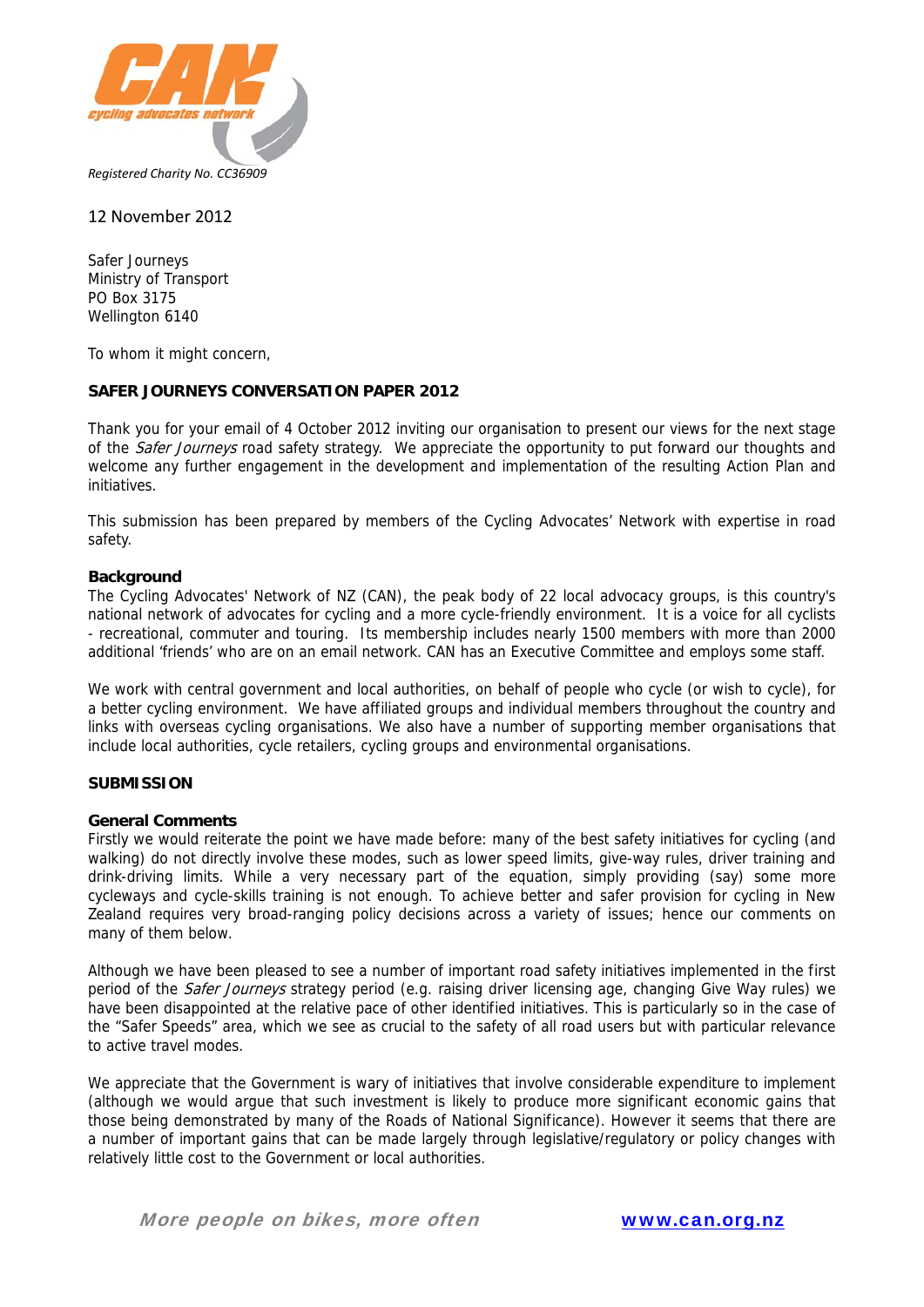

We present below our responses to most of the questions posed (NB: the order presented in the submission template differs from the discussion paper, which is not helpful); in many cases we reiterate points made in our original submission to *Safer Journeys*<sup>1</sup>. In addition we have also listed other actions that we feel are worthy of consideration.

## **Specific Responses to Consultation Questions**

## **Safe Road Use No. 1: Move Towards International Best Practise**

### **What opportunities can you see in progressing this action?**

This is an example where quick gains can be made relatively quickly and inexpensively by simply lowering the legal BAC limit to 0.05. This move was strongly supported by many submitters to the original Safer Journeys strategy.

## **What do you still need to learn about this action?**

It is hard to see how the current New Zealand-specific research on adult BAC levels will provide any additional useful data to further justify the move.

## **Who should be involved in this action?**

While the hospitality sector should be involved to help promote what a lower limit means in practice, it is equally important that their influence does not try to water down or abandon this initiative for fears of lost trade.

## **What challenges might need to be overcome and how that might be done?**

There is a perception that changing the BAC level slightly only affects a small proportion of drivers currently between the two limits. However, more importantly it would change the general perception of what is "moderate" drinking, so that people don't misjudge this and change their drink-driving intentions later in the night.

### **What is the next level of thinking that is needed?**

It is instructive to note that a number of countries have BAC limits below 0.05 (e.g. Sweden 0.02, Japan 0.03) and some even have zero limits, so it is not beyond the realms of possibility to look into these options. This may depend also on long-term evidence from our own under-20s zero limit.

# **Safer Road Use No.2: Enhance the Whole of Government Approach**

## **What is the next level of thinking that is needed?**

While we support the use of a whole-of-government approach to alcohol, we would suggest that walking and cycling could benefit even more from a concerted joint effort. For example, much of the expenditure benefiting walking and cycling typically comes from the Transport budget, yet many of the benefits are typically ascribed to the Health & Environment sectors.

### **Safe Road Use No. 3: Wider Use of Alcohol Interlocks**

No comments but supported for further implementation

### **Safe Road Use No. 4: New Interventions for Drug Driving**

No comments but supported for further investigation

### **Safe Speed No. 5: Implement a Speed Plan**

<u> 1989 - Johann Barn, mars eta inperiodo</u>

### **What opportunities can you see in progressing this action?**

This is potentially the most effective of the four road safety areas of the strategy. However it needs prompt conversion from too much discussion into action. For example, it would be relatively easy to provide national

<sup>1</sup> See http://can.org.nz/candocument/safer‐journeys‐2020

More people on bikes, more often www.can.org.nz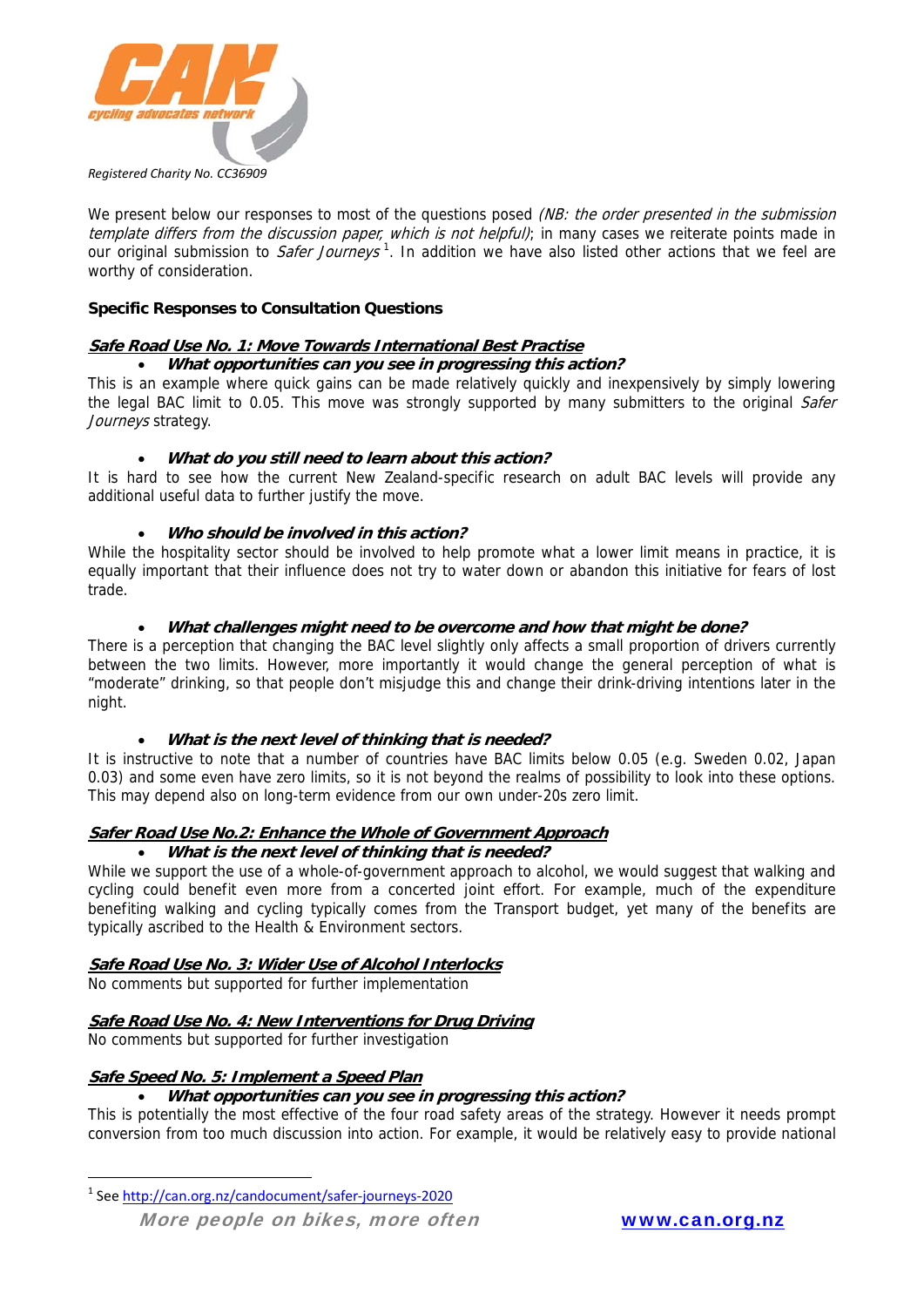

guidance on when 30 or 40 km/h speed limits should be introduced under the existing Setting Speed Limits rating process (even if that guidance were to be "tweaked" further later).

# **What do you still need to learn about this action?**

There is still relatively limited understanding locally by practitioners about the effects of different speed management treatments (e.g. traffic calming devices, road widths), including the effect of changing speed limits. However that should be all the more reason to trial things further in New Zealand (with appropriate monitoring and evaluation).

# **Who should be involved in this action?**

Local authorities nationwide need to be strongly engaged to be pro-active in this area. Researchers are also needed to build up the evidence needed to support introducing various safe speed treatments.

The "public conversation" on speed also needs to go beyond the effects on motorists; work should be done to focus on the impacts of speed on others, including pedestrians, cyclists, schools, residents, etc. The recent lower speeds in Christchurch to minimise ground vibrations for residents is a case in point.

## **What challenges might need to be overcome and how that might be done?**

Inertia and "fear of the unknown" are the biggest impediments to introducing safer speeds by RCAs. This can be helped by more pro-active policies and guidance that encourage RCAs to depart from traditional speed limits and road designs.

Another potential issue is if "economic productivity" is only interpreted as meaning "getting from A to B as quickly as possible", thus reducing the political/public attractiveness of lower speeds. It needs to be made quite clear that there are also economic productivity gains to be made from lower speeds, such as significant crash reductions (safety benefits), increased walking & cycling (health benefits), and greater retail trade on slower streets (retail benefits).

# **What is the next level of thinking that is needed?**

In the same way that a central "champion" was appointed to promote Safety Management Systems to RCAs, perhaps there needs to be the appointment of a suitable champion within NZTA or MOT to oversee the promotion and implementation of safer speeds in New Zealand.

# **Safe Speed No. 6: Enhance Automatic Speed Enforcement**

### **What opportunities can you see in progressing this action?**

Clearly these tools can be a fairly cost-effective way to efficiently monitor the behaviour of road users; their success has been demonstrated here and overseas. This countermeasure would be supported even further by a ban on the use of radar detectors by vehicle drivers - there is no reasonable legal need for any driver to have one of these; their sole purpose is clearly speeding evasion.

### **What do you still need to learn about this action?**

Very little further work is needed at the policy level; rather, a pragmatic implementation plan needs to be developed promptly.

### **Who should be involved in this action?**

The Police and local RCAs need engagement to quickly map out a prompt course of action.

### **What challenges might need to be overcome and how that might be done?**

It has been over a year since the Auckland red-light camera trial conclusively illustrated the benefits of this treatment; but the policy implementation has been dragging its heels over issues of funding and control. Similar procedural issues bogged down the implementation of hidden speed cameras. The Government needs to take a more aggressive stance against the potential hurdles raised (e.g. privacy, legal challenges) and focus on the safety benefits to be achieved.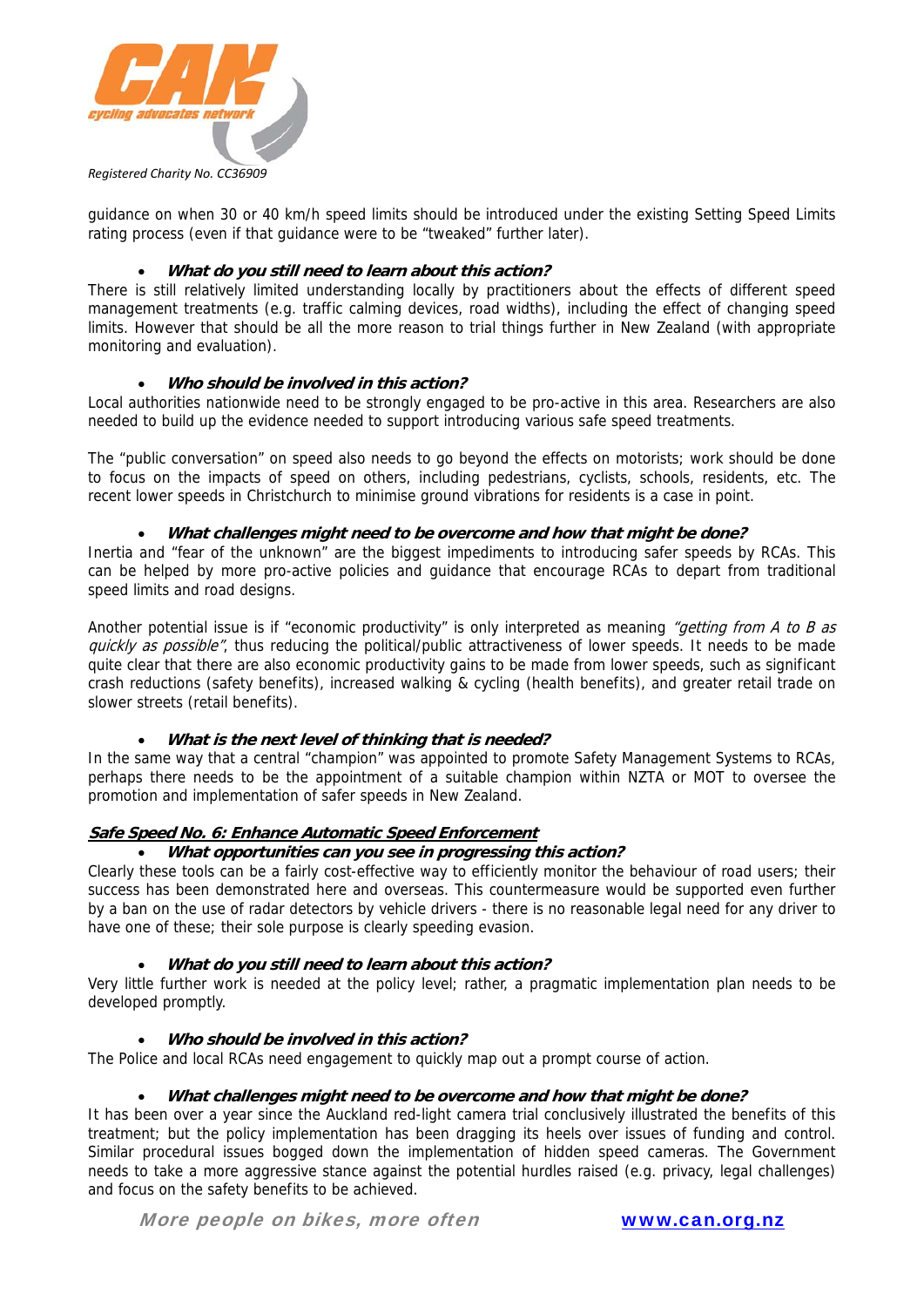

# **What is the next level of thinking that is needed?**

It is clear that too many people still view speed enforcement as revenue gathering; thus alienating them from the safer speeds conversation. Shifting to a strong emphasis on demerit points instead (with only nominal fines to cover administrative costs) would send the clear message that this is about safety, while giving people concern about the prospect of losing their licence.

## **Safe Roads and Roadsides No. 7: Improve High-Risk Roads and Intersections**

**What opportunities can you see in progressing this action?** 

Engineering treatments provide the opportunity to create long-lasting safety benefits, unlike education and enforcement initiatives that require ongoing support.

## **What do you still need to learn about this action?**

Although there are always things to learn (and demonstration projects can help here); we already know what are many of the main ways to improve safety on our roads and intersections - it's just a lack of sufficient funding that is the major problem.

## **Who should be involved in this action?**

As well as including local authorities, it is important that various road user groups are involved to identify sites of concern to them. In many cases, their specialist local knowledge will be able to determine concerns that are not (yet) evident from just conventional crash statistics. CAN and its local groups would be happy to help assist with this process.

## **What challenges might need to be overcome and how that might be done?**

Something like a "top 100" programme for high-risk intersections might actually prove difficult – we probably don't have that many "high-risk" intersections nationwide using conventional blackspot criteria. However it would be *very easy* to find at least 100 intersections nationally that are of significant concern to people walking and cycling. They may not be identified by crash statistics however, either because of underreporting or because these road users are deterred from using these sites.

The other big challenge is simply funding – we could implement a lot of highly cost-effective safety projects right now if land transport funding wasn't so constrained by the needs of the RoNS projects. This is poor value for money. It is particularly critical for projects that would improve walking and cycling safety as they also tend to increase demand for these activities, thus providing additional societal benefits over and above safety.

# **What is the next level of thinking that is needed?**

Our traditional safety approach needs to shift from "injury reduction" and "crash reduction" to one of "danger reduction" (see http://rdrf.org.uk/ for more information about this approach). The road danger reduction approach to achieving safer roads seeks to reduce danger at source (e.g. speeding traffic), rather than treating the symptoms (e.g. high-visibility clothing to reduce cycle crashes).

### **Safe Roads and Roadsides No. 8: Target Safety Improvements on Local Roads**

### **What opportunities can you see in progressing this action?**

With local roads (esp. in urban areas) the needs of people walking and cycling are even more important. Therefore, unlike KiwiRAP, a local road risk rating system could consider how it best meets the needs of all road users.

### **What do you still need to learn about this action?**

It may be that existing qualitative walk/cycle rating systems like Community Street Reviews could provide a useful way to rate and prioritise safety treatments in local areas. Further work is needed to validate these reviews with more quantitative measures that can be more easily assessed on a larger scale, as was done recently in NZTA Walkability research.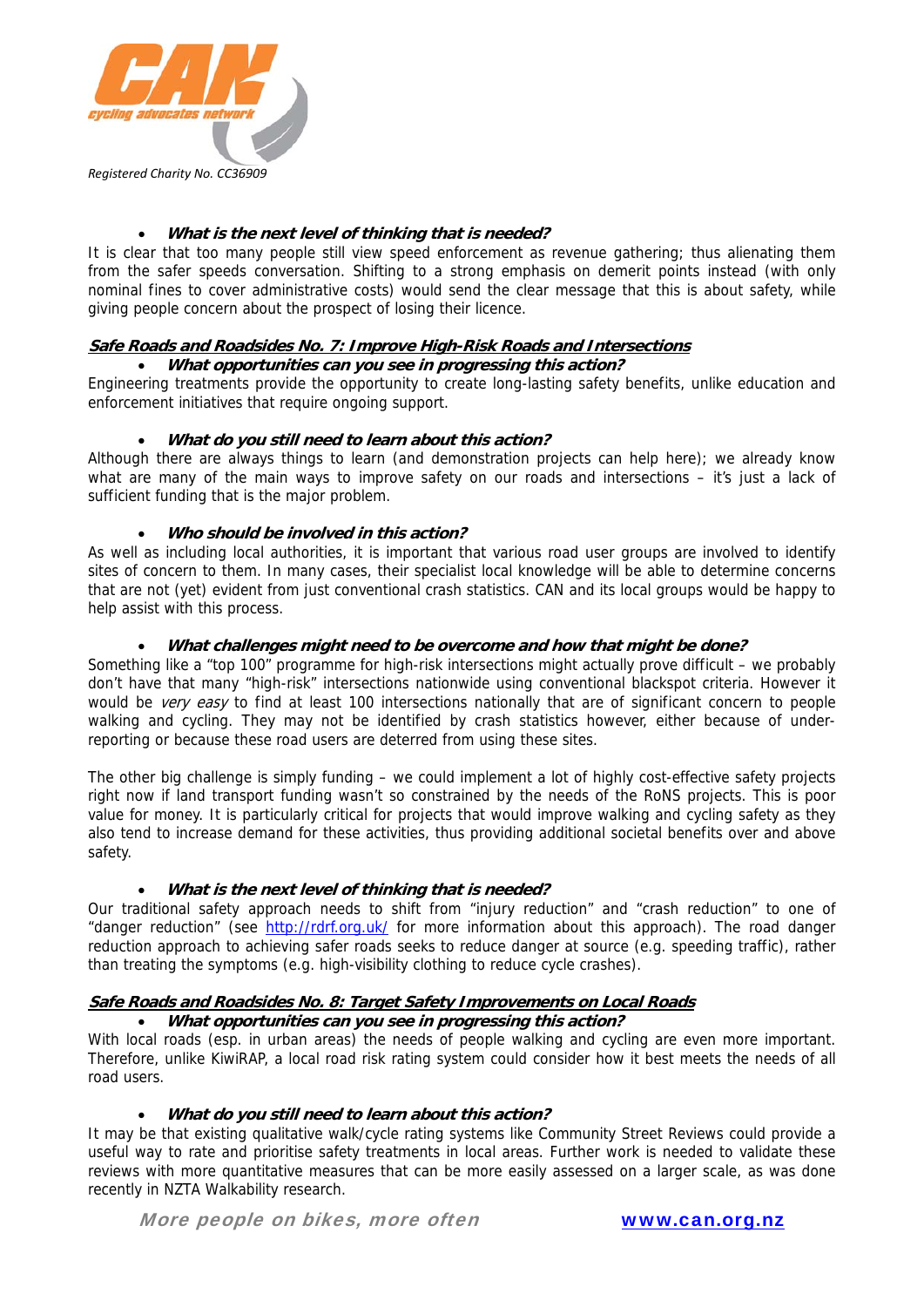

# **Who should be involved in this action?**

Given the technical difficulties in develop a similar rating system for local roads, further involvement from the wider road safety research community might be of use. Again, feedback from local road user groups might also provide valuable assessment/prioritisation information.

### **What challenges might need to be overcome and how that might be done?**

As mentioned before, many local authorities are ready and willing to commit to more safety projects (including many treatments for cycling); however they are currently being constrained by a highly inequitable national funding system that leaves little support for their initiatives once state highway projects (esp. RoNS) have been prioritised.

## **What is the next level of thinking that is needed?**

Priority rules for path users along road corridors should be revisited to provide right-of-way over turning traffic. This would improve driver behaviour towards pedestrians and cyclists at intersections and also allow RCAs to provide off-road facilities that most people would find convenient to use. The subsequent increased numbers of people walking and cycling would also have resulting safety benefits.

## **Safe Vehicles No. 9: Improve the Quality of the Vehicles Entering the Fleet**

## **What challenges might need to be overcome and how that might be done?**

There is a danger with many of the technological advances being introduced (e.g. Electronic Stability Control, Collision Avoidance Detection) that drivers will behave in a less safe manner and actually "out-drive" the safety capabilities of their vehicles.

### **What is the next level of thinking that is needed?**

Specific safety measures for heavy vehicles that help protect active road users need to be implemented into new vehicles in New Zealand, as implemented in Europe. These include truck front/side under-run protection and "blind spot" mirrors. These issues were particularly pertinent when analysing NZ cycle fatality data as part of the recent Coroner's Inquiry.

### **Safe Vehicles No. 10: Encourage the Exit of Vehicles from the Fleet**

### **What is the next level of thinking that is needed?**

At present there is no difference in vehicle registration costs for new or old motor vehicles. Some other countries have sliding scales of registration fees based on age or safety features (it can also incorporate environmental features too like alternative fuels); these serve to encourage people to dispense with their older vehicles as time goes on.

# **Safe Vehicles No. 11: Change Consumer Purchasing Behaviour**

### **What opportunities can you see in progressing this action?**

As a major purchaser whose vehicles are then typically onsold to the private market, the Government and its agencies play a very important role in determining whether safer vehicles get into the NZ "market".

# **What is the next level of thinking that is needed?**

The obvious missing factor here is compulsory 3<sup>rd</sup> Party Motor Vehicle insurance. This can provide a financial brake on those who desire to own a vehicle that has poor safety features or is too high-powered for their needs or capability. It can also temper the behaviour of those who have historically displayed a poor driving record. The recent MoT investigation into vehicle insurance did little to minimise these benefits.

# **Demonstrating the Safe System No. 12: Safe System Signature Projects**

### **What opportunities can you see in progressing this action?**

We strongly support the concept of introducing demonstration safety projects around the country; the Model Walking & Cycling Communities have demonstrated how this approach can provide a useful catalyst to effecting real change. However, it may not be necessary to have just "large, high profile projects"; smaller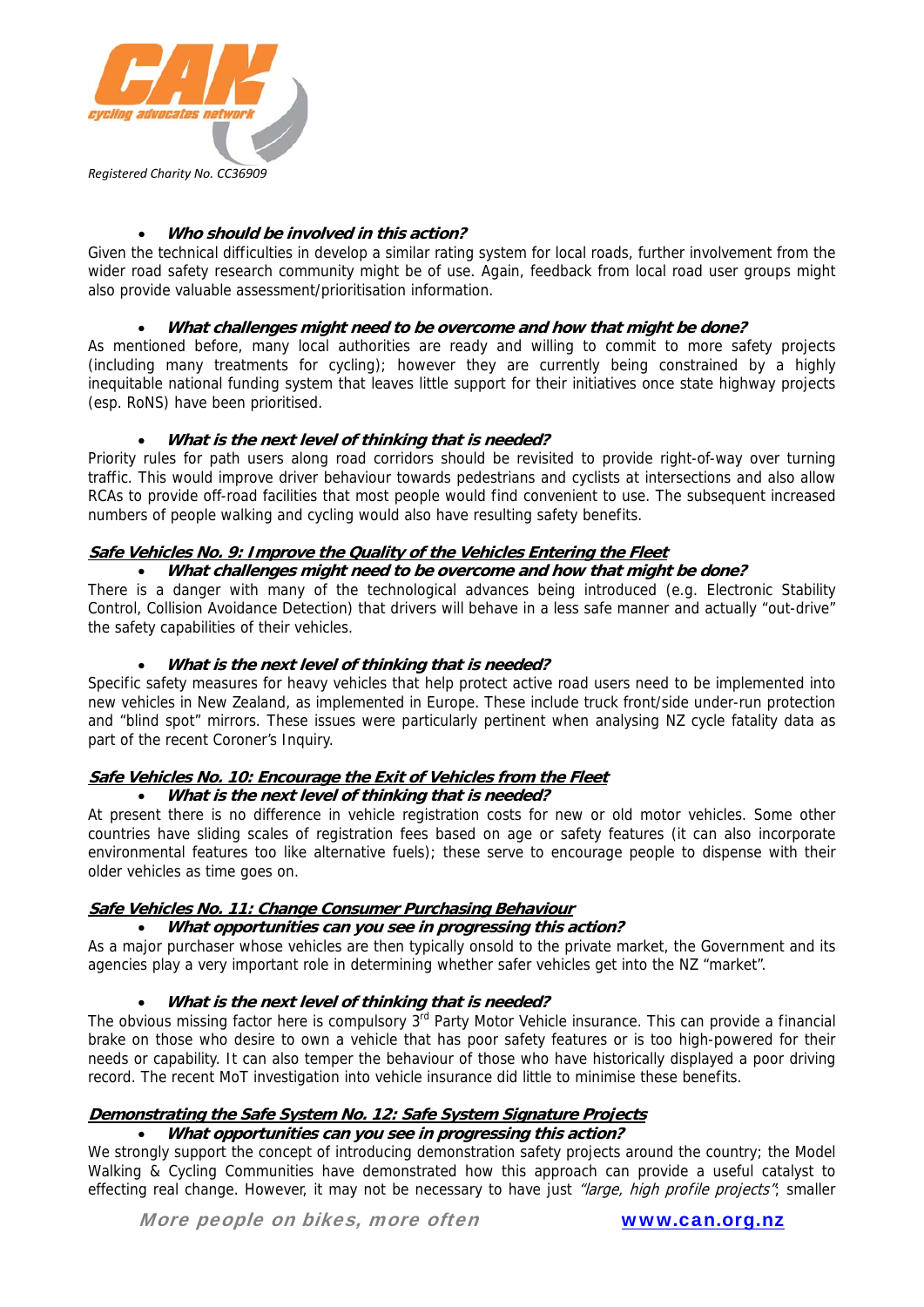

safety demonstration initiatives may also provide value if they are more readily implemented nationwide later (low speed "home zones" and "neighbourhood greenways" are two examples).

## **Who should be involved in this action?**

Road controlling authorities are obviously key to implementing these projects. So a process needs to be identified where RCAs can "bid" for particular projects (or particular RCAs could be invited to bid). It is also important that robust evidence of the safety effects are identified, such research skills are typically not available in RCAs. Therefore universities and other researchers should be engaged to help properly create trials, determine appropriate monitoring indicators, and analyse the resulting findings.

## **What challenges might need to be overcome and how that might be done?**

The biggest impediments are likely to be financial. For a local authority to want to commit to these projects they may require incentives like higher financial assistance rates. Monitoring and research may also require sufficient funding to produce useful findings, and means of disseminating these findings to other practitioners also need to be considered.

## **What is the next level of thinking that is needed?**

As safety initiatives are constantly evolving worldwide, this shouldn't be viewed as a short-term exercise to just try out a few things. Rather, it should be viewed as the start of a programme of continuous improvement for road safety in New Zealand.

# **Demonstrating the Safe System No. 13: Corporate Partnership Programme**

### **What opportunities can you see in progressing this action?**

Financial/tax incentives remain a powerful to motivate businesses. For example, fringe-benefit tax exemptions for employee car parking (but none for public transport or cycling assistance) were hardly conducive to encouraging a shift in travel behaviours. Similarly, FBT could encourage greater use of purchased/leased motor vehicles with safety features. ACC could also more strongly reward those companies with better accident records by reducing levies.

### **What challenges might need to be overcome and how that might be done?**

Changes to financial/tax systems can be unpopular if they are perceived as just additional revenue gathering. For the best support, any new systems should be fiscally neutral, i.e. businesses that demonstrate better road safety practices will be better off, and vice versa.

### **What is the next level of thinking that is needed?**

The new ISO 39001 standard for "road safety management systems" provides a radical way of thinking about road safety within an organisation, where every linkage (employees, customers/clients, suppliers, advertising, etc) has the potential to influence road safety outcomes. Work is needed to promote this approach to organisations within New Zealand, particularly larger ones.

#### **Demonstrating the Safe System No. 14: Align Polices and Strategies with the Safe System What opportunities can you see in progressing this action?**

Empowering local/regional government to be more responsible for road safety in their area would be more effective if they were also given more self-determination about funding for road safety. For example, "block funding" to a district for road safety could be simply tied to achieving long-term reductions in overall crashes. Whether they used that for education, engineering or enforcement would be up to them and their local road safety partners.

### **What is the next level of thinking that is needed?**

The Safer Journeys programme still fails to recognise its role in influencing broader transport patterns. For example, in the case of active transport modes like walking and cycling, many lesser incidents, while not serious from an injury perspective, significantly affect people's perceptions about the relative safety of these modes and hence affect their use of them.